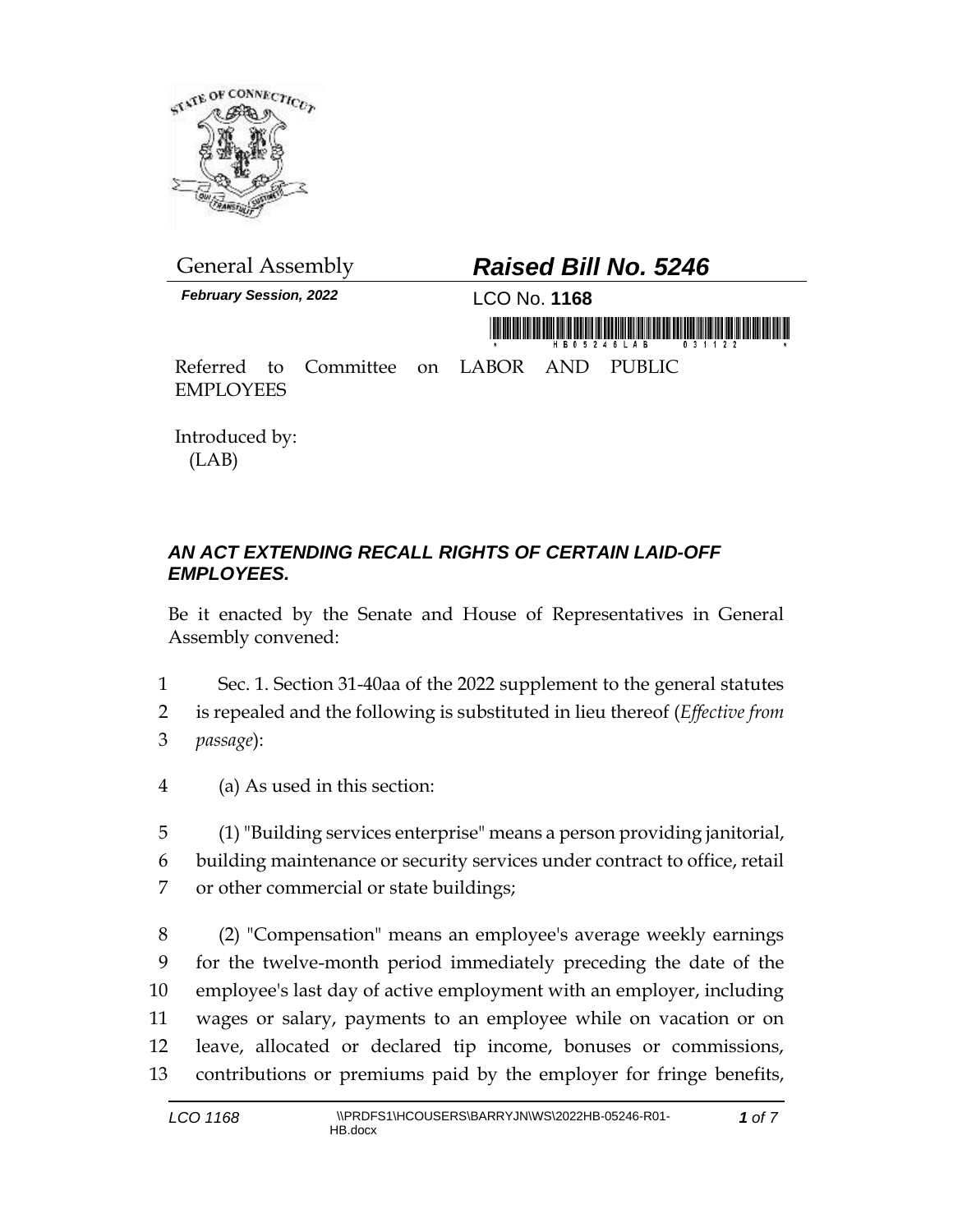overtime or other premium payments and allowances for expenses, uniforms, travel or education;

 (3) "Customary seasonal work" means work performed by an employee for approximately the same portion of each calendar year;

 (4) "Employer" means any person, including a corporate officer or executive, who directly or indirectly or through an agent or any other person, including through the services of a temporary service or staffing agency or similar entity, conducts an enterprise and employs or exercises control over the wages, hours or working conditions of any employee;

 (5) "Employment site" means the principal physical place where a laid-off employee performed the predominance of the employee's duties prior to being laid off, or, in the case of a laid-off employee in building services or other industries where work is performed at locations other than the employer's administrative headquarters from which such assignments were made, any location served by such headquarters;

 (6) "Enterprise" means a hotel, lodging house, food service contractor or building services enterprise, including such a business located at a publicly or privately operated highway service plaza, that employs fifteen or more employees. "Enterprise" does not include cruise line companies;

 (7) "Food service" means the on-site preparation, service and cleanup of food or beverages;

 (8) "Food service contract" means a contract for a term of not less than six months for the provision of food service that requires the food service contractor to provide all food service workers;

 (9)"Food service contractor" means any person who enters into a food service contract to provide food service at any commercial, industrial, institutional or mixed-use business facility in the state in a single building or in contiguous buildings under common ownership or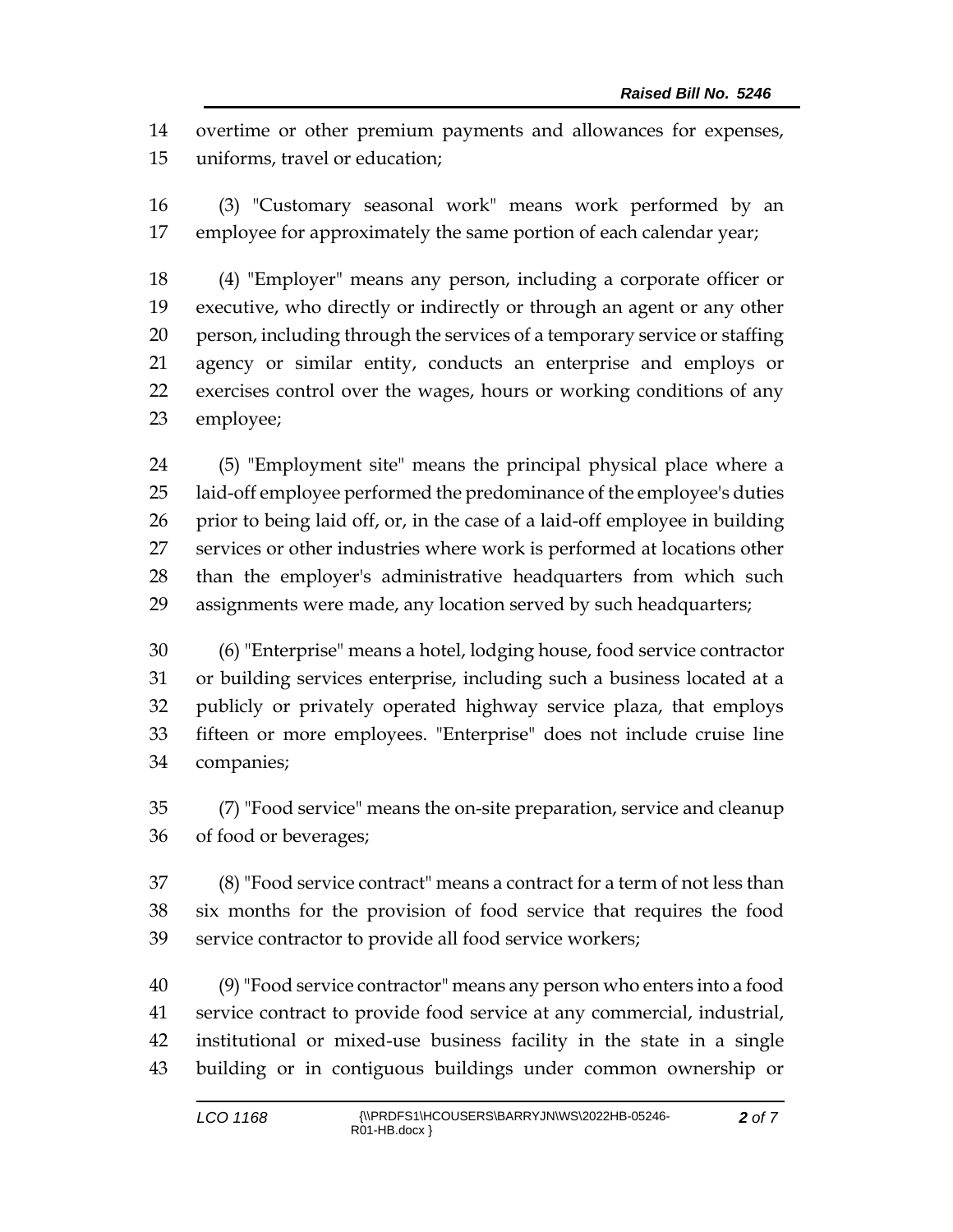management or at any state building;

(10) "Hotel" has the same meaning as provided in section 12-407;

 (11) "Laid-off employee" means any employee who was employed by the employer for six months or more in the twelve months preceding March 10, 2020, and whose most recent separation from active service or whose failure to be scheduled for customary seasonal work by that employer occurred after March 10, 2020, and before May 1, **[**2022**]** 2023, and was due to lack of business or a reduction or furlough of the employer's workforce due to the COVID-19 pandemic, and including executive orders issued pursuant to the COVID-19 public health emergency and the civil preparedness emergency declared by the Governor on March 10, 2020;

 (12) "Length of service" means the total of all periods of time during which an employee has been in active service, including periods of time when the employee was on leave or on vacation;

 (13) "Lodging house" has the same meaning as provided in section 12-407;

 (14) "Person" means an individual, corporation, partnership, limited partnership, limited liability partnership, limited liability company, business trust, estate, trust, association, joint venture, agency, instrumentality or any other legal or commercial entity, either domestic or foreign; and

 (15) "COVID-19" means the respiratory disease designated by the World Health Organization on February 11, 2020, as coronavirus 2019, and any related mutation thereof recognized by said organization as a communicable respiratory disease.

 (b) (1) Not later than thirty days after the layoff of an employee before May 1, **[**2022**]** 2023, an employer shall submit to the Labor Department an affidavit stating the reasons for the decision.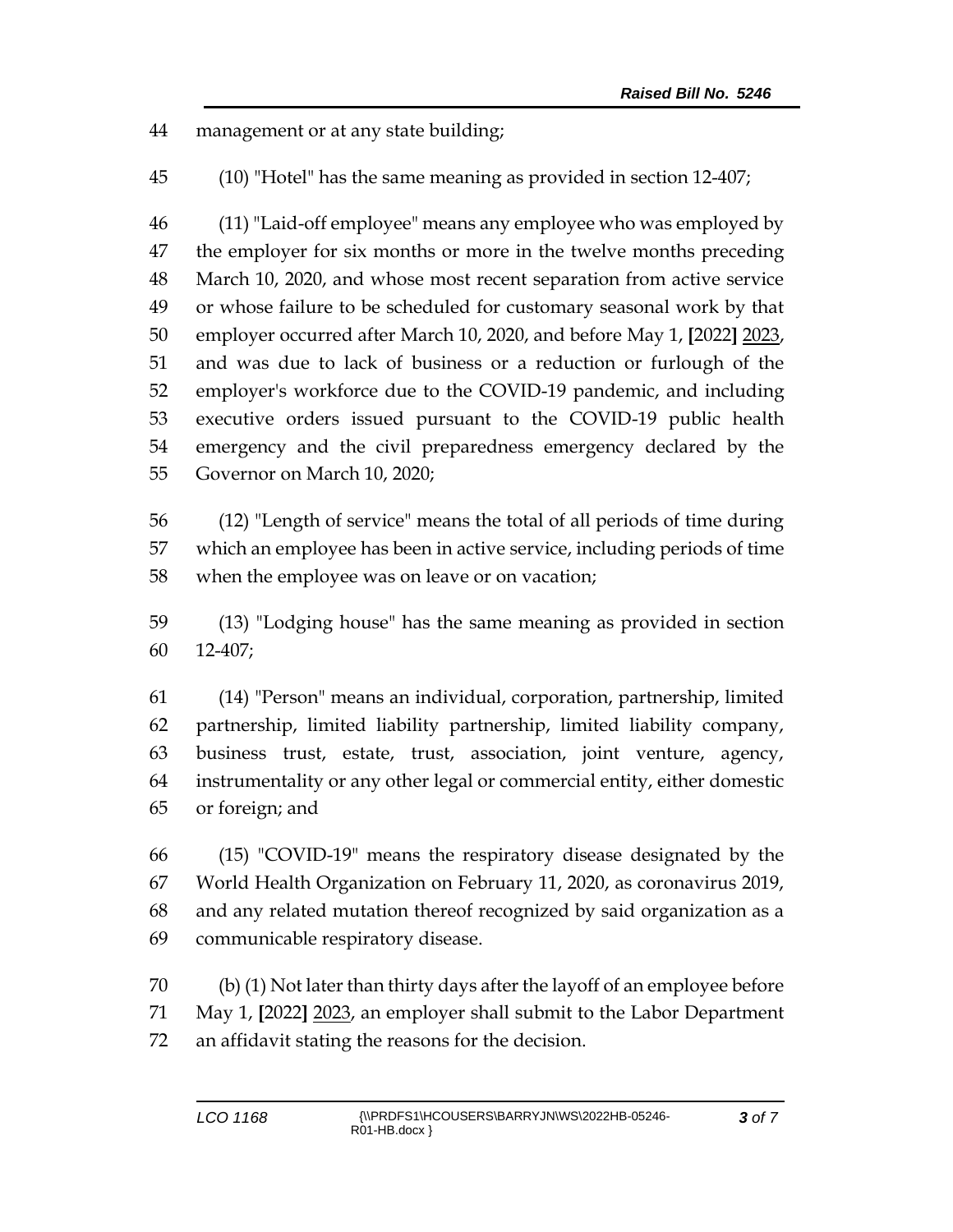(2) Not later than five days after a job position becomes available at an employer, the employer shall notify each of its laid-off employees who are qualified for the position that the position is available. Such notification shall be sent in writing to the laid-off employee's last known physical address or electronic mail address, whichever is the usual and customary means of providing notices between the employer and employee, and in a text message to the employee's mobile phone if such phone number is maintained by the employer. Where more than one employee is qualified for an available position, the employer shall offer the position to the employee with the greatest length of service at the employment site. A laid-off employee is qualified for a position if the employee: (A) Held the same or similar position at the enterprise at the time of the employee's most recent separation from active service with the employer; or (B) is or can be qualified for the position with the same training that would be provided to a new employee hired for such position.

 (c) An offer of employment to a laid-off employee pursuant to this section shall be at substantially the same employment site, subject to relocation as provided in subdivision (3) of subsection (g) of this section. If the laid-off employee held the same or similar position at the enterprise at the time of the employee's most recent separation from active service with the employer, such offer shall be in the same classification or job title and with substantially the same duties, compensation, benefits and working conditions as applied to the laid-off employee immediately prior to March 10, 2020.

 (d) Any laid-off employee who is offered a position pursuant to this section shall be given not less than five days in which to accept or decline the offer. If the laid-off employee does not accept or reject the offer in the time provided by the employer, the offer shall be considered declined. If a laid-off employee declines an offer of a position, within the time period provided by the employer, due to underlying conditions related to contracting COVID-19 diagnosed on or before May 1, **[**2021**]** 105 2022 as evidenced by a medical note to the employer, such laid-off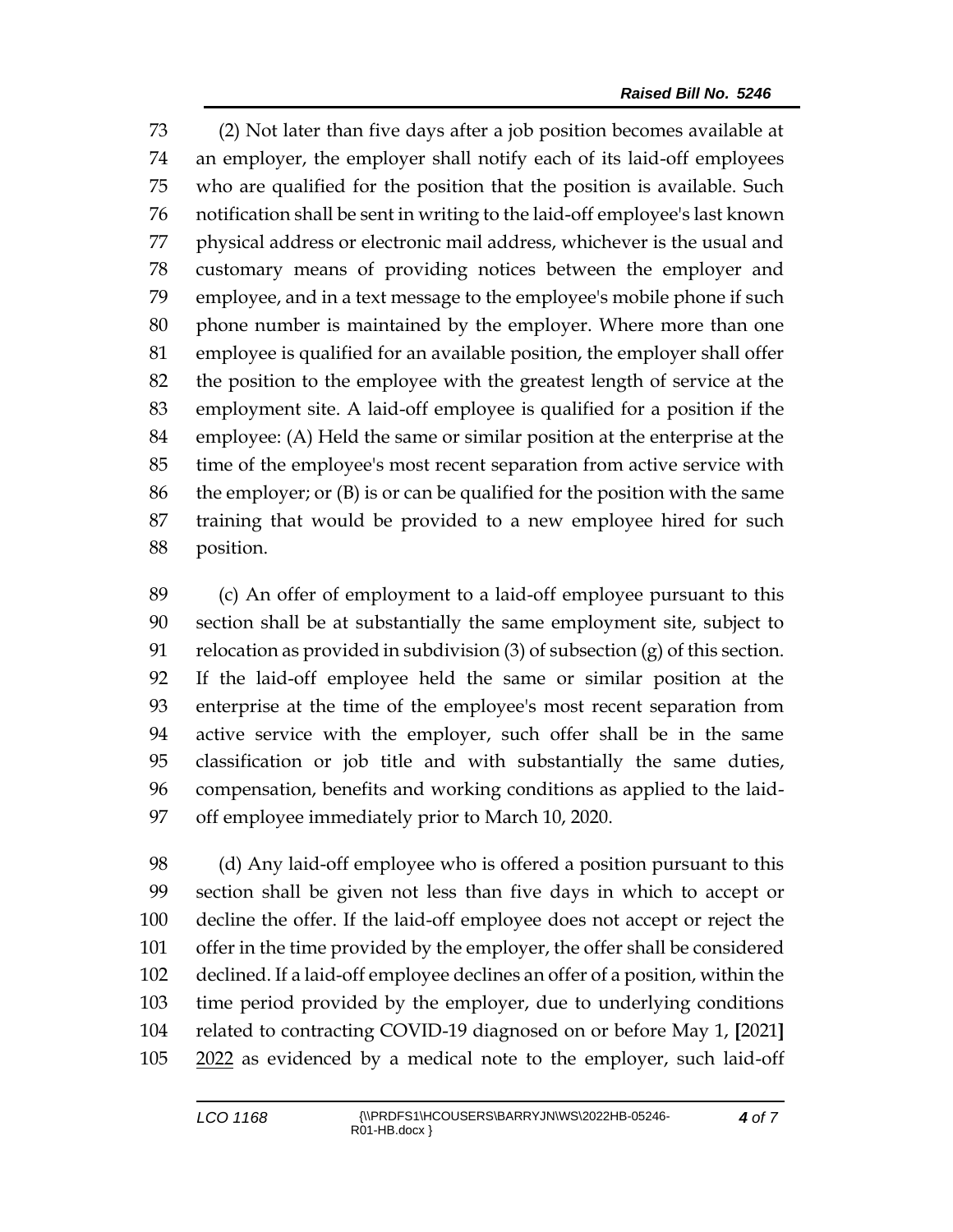employee shall retain the right to accept an available position for which the employee is qualified pursuant to subdivision (2) of subsection (b) of this section, and shall retain all other rights under this section until both (1) the expiration of the public health and civil preparedness emergencies declared by the Governor on March 10, 2020, and any extension of such emergency declarations, and (2) the laid-off employee is reoffered a position.

 (e) Each employer that declines to rehire a laid-off employee on the grounds of lack of qualifications and instead hires an individual other than a laid-off employee shall provide to the laid-off employee a written notice not later than thirty days after the date such other individual is hired. Such notice shall include the reasons for such decision.

 (f) A laid-off employee rehired pursuant to this section shall be permitted to work for not less than thirty work days, unless there is just cause for the employee's termination.

 (g) The requirements of this section shall apply under any of the following circumstances:

 (1) The form of organization of the employer changed after March 10, 2020;

 (2) Substantially all of the assets of the employer were acquired by another entity that conducts the same or similar operations using substantially the same assets; or

 (3) The employer relocates the operations at which a laid-off employee was employed prior to March 10, 2020, to a different employment site not greater than twenty-five miles away from the original employment site.

 (h) No employer shall terminate, refuse to reemploy, reduce compensation or otherwise take any adverse action against any individual seeking to enforce his or her rights under this section or for participating in proceedings related to this section, opposing the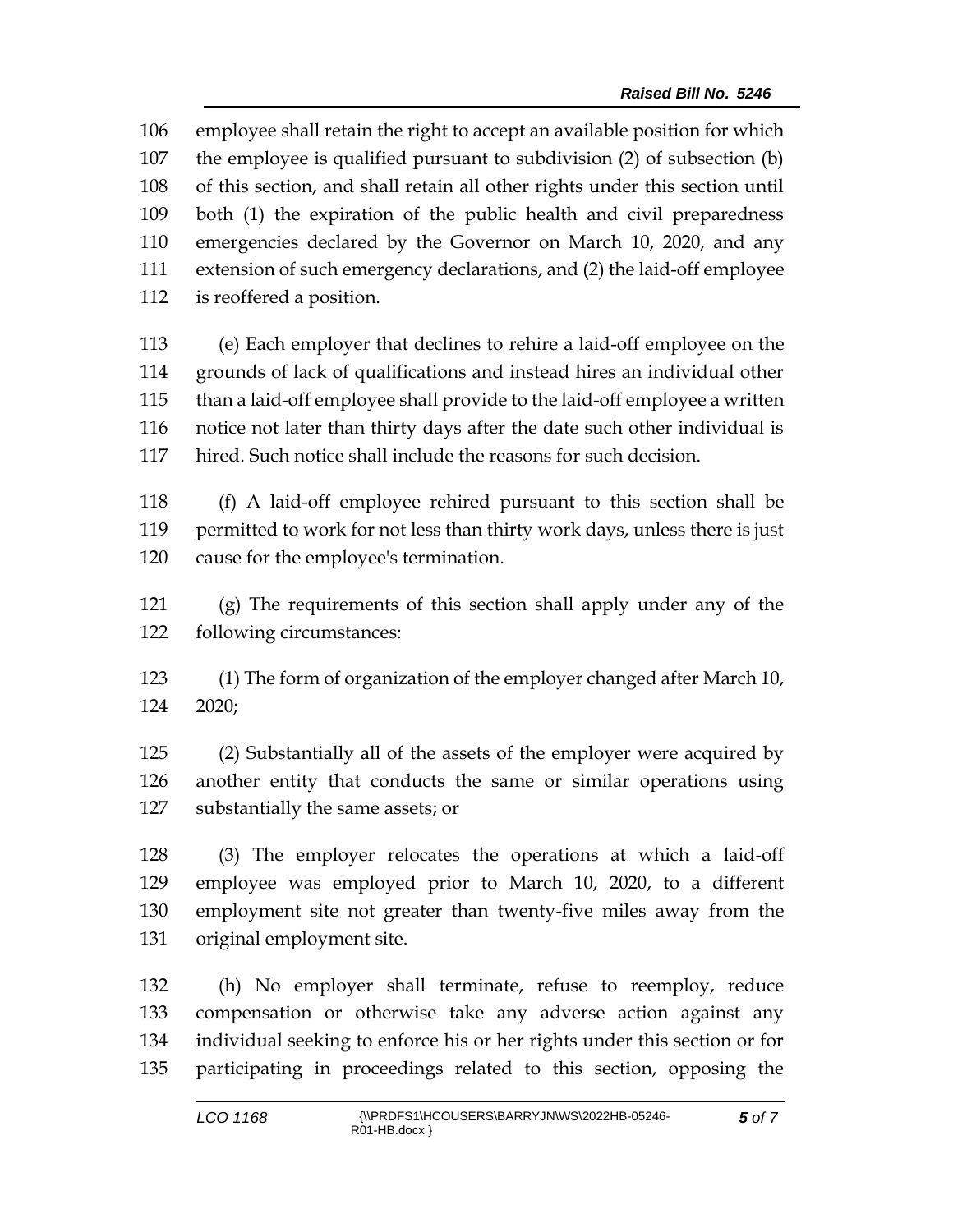violation of any provision of this section or otherwise asserting rights under this section.

 (i) An employer that terminates, refuses to reemploy or takes any other adverse action against any laid-off employee shall provide to the employee, at or before the time of the termination, refusal to reemploy or other adverse action, a detailed written statement of the reason or reasons for the termination, refusal to reemploy or other adverse action, including all the facts substantiating the reason or reasons and all facts known to the employer that contradict the substantiating facts.

 (j) (1) A laid-off employee aggrieved by a violation of any provision of this section may bring a civil action in the Superior Court.

 (2) If the court finds that the employer has violated any provision of this section, the court may enjoin the employer from engaging in such violation and may order such affirmative action as the court deems appropriate, including the reinstatement or rehiring of the laid-off employee, with or without back pay and fringe benefits, or other equitable relief as the court deems appropriate. Interim earnings or amounts earnable with reasonable diligence by the laid-off employee who was subjected to the violation shall be deducted from the back pay permitted under this subdivision and any reasonable amounts expended by the laid-off employee in searching for, obtaining or relocating to new employment shall be deducted from the interim earnings before such earnings are deducted from such back pay. The court may order compensatory and punitive damages if the court finds that the employer committed the violation with malice or with reckless indifference to the provisions of this section. Any laid-off employee who prevails in a civil action shall be awarded reasonable attorney's fees and costs to be taxed by the court.

 (k) The provisions of this section shall apply to each laid-off employee, whether or not such laid-off employee is represented for purposes of collective bargaining or is covered by a collective bargaining agreement, and may be waived in a bona fide collective